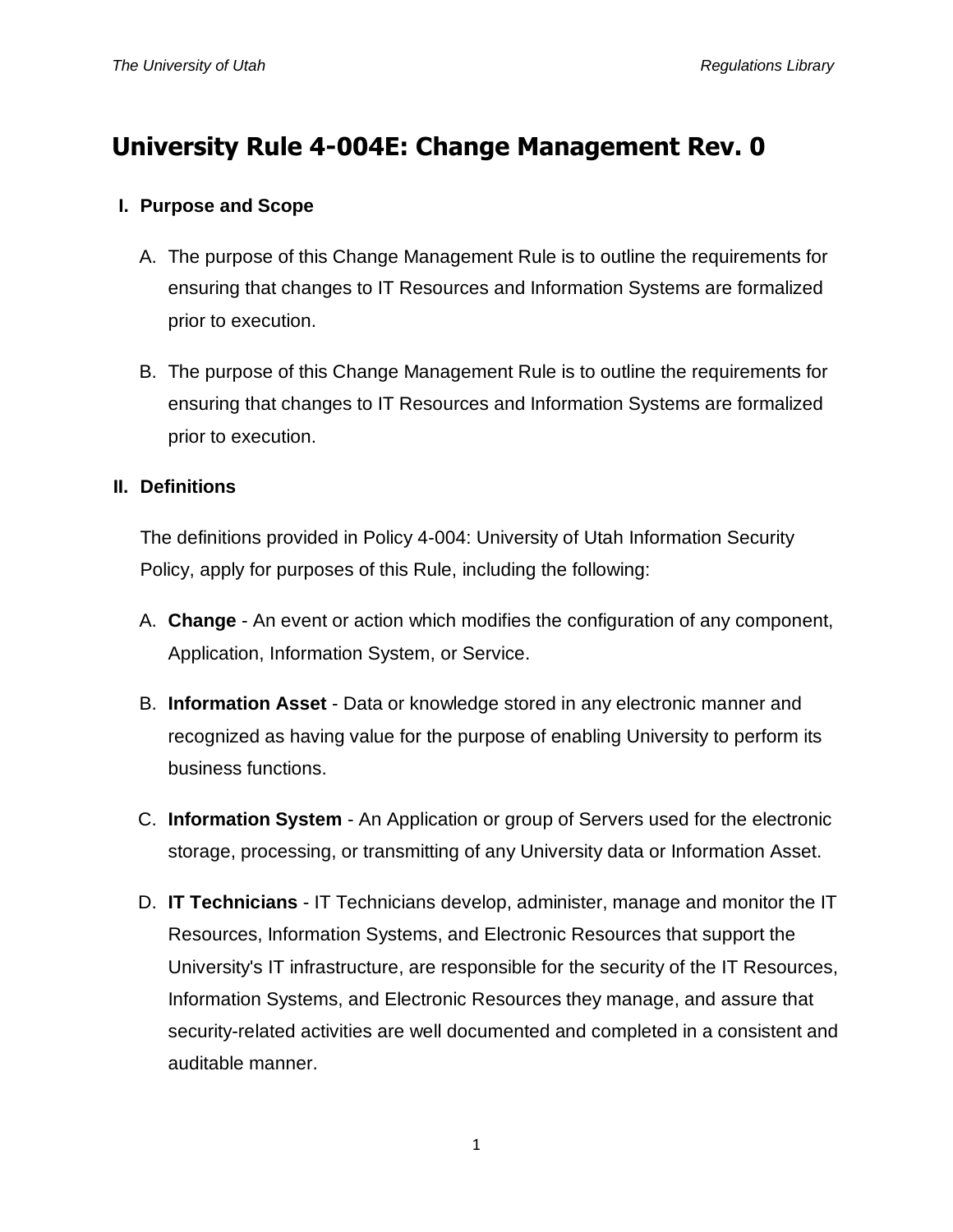#### **III. Rule**

A. Change Execution

Prior to executing a change to University Information Systems in the production environment, IT Technicians shall:

- 1. Capture the business requirement for the Change.
- 2. Identify the Change activity via a unique identifier that will be logged and recorded.
- 3. Plan and test the Change as appropriate.
- 4. Assess the potential impacts the Change may have to the confidentiality, integrity and availability of the Information System and its Information Assets.
- 5. Communicate the details of the Change to key stakeholders and other appropriate personnel.
- 6. Capture Change rollback requirements to recover from an unsuccessful change.
- 7. Receive approval from the Change Advisory Board as appropriate.
- B. Post Change Execution

After executing a Change to University IT Resources and Information Systems, IT Technicians shall:

- 1. Log the successful or unsuccessful status of the Change.
- 2. In the event of an unsuccessful Change, document the issue and the lessons learned.
- C. Segregation of Duties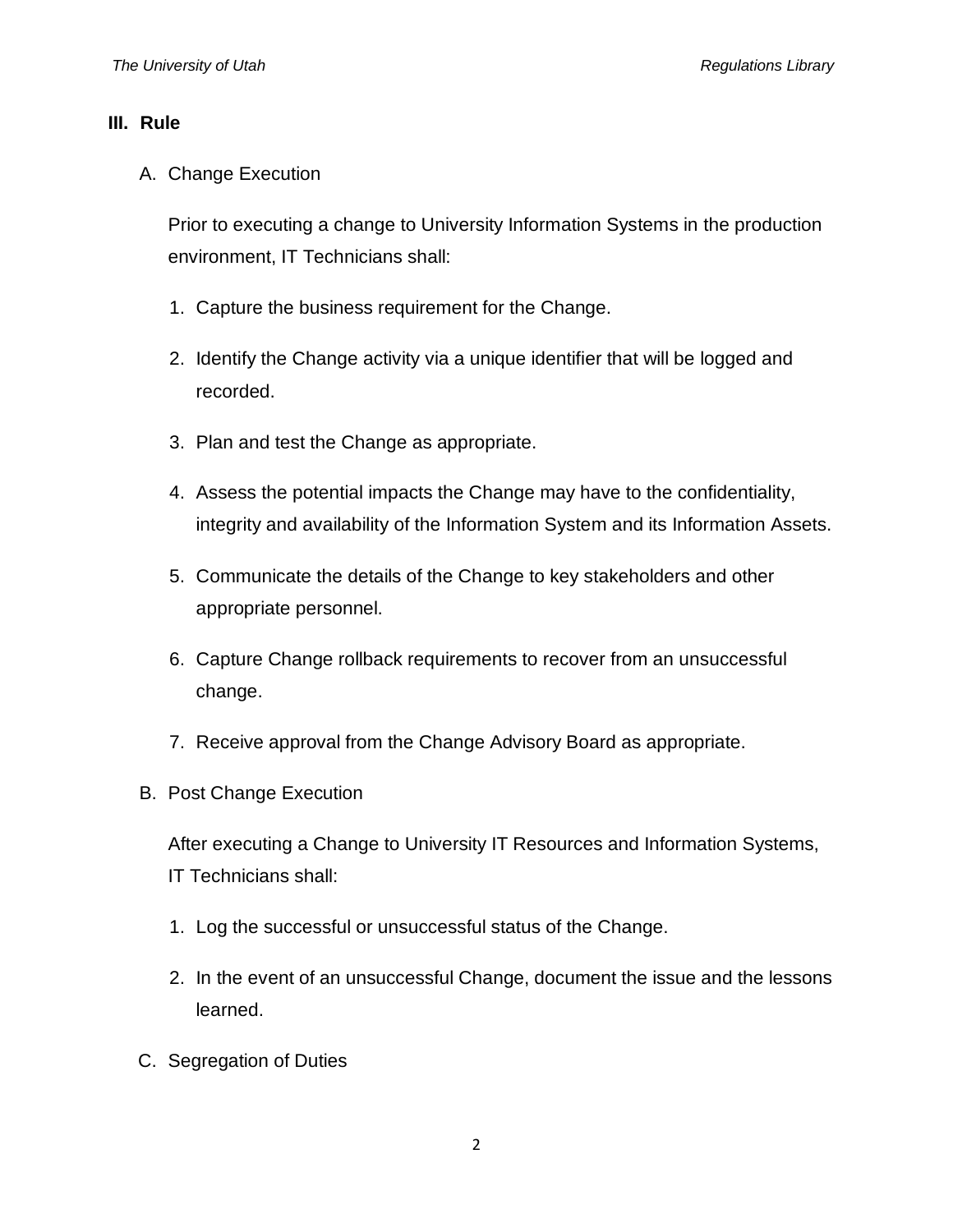- 1. The University shall ensure that no single individual can access, modify, or use Information Systems without authorization or detection to reduce the opportunities for unauthorized or unintentional changes to University IT Resources and Information Systems in any environment.
- 2. The University shall physically, logically or virtually separate test, development and production environments to reduce the risk of unauthorized access and/or changes to University IT Resources and Information Systems.

*[Note: Parts IV-VII of this Rule (and all other University Regulations) are Regulations Resource Information--the contents of which are not approved by the Academic Senate or Board of Trustees, and are to be updated from time to time as determined appropriate by the cognizant Policy Officer and the Institutional Policy Committee, as per Policy 1-001 and Rule 1-001.]*

## **IV. Rules, Procedures, Guidelines, Forms and other Related Resources**

A. Rules

TBD

B. Procedures

[Policy 4-004 Procedures](https://uofu.box.com/v/Procedures)

C. Guidelines

TBD

- D. Forms
- E. Other related resource materials

## **V. References**

A. [45 C.F.R. 164:](http://www.gpo.gov/fdsys/pkg/CFR-2011-title45-vol1/pdf/CFR-2011-title45-vol1-part164.pdf) Health Insurance Portability and Accountability Act (HIPAA): Security and Privacy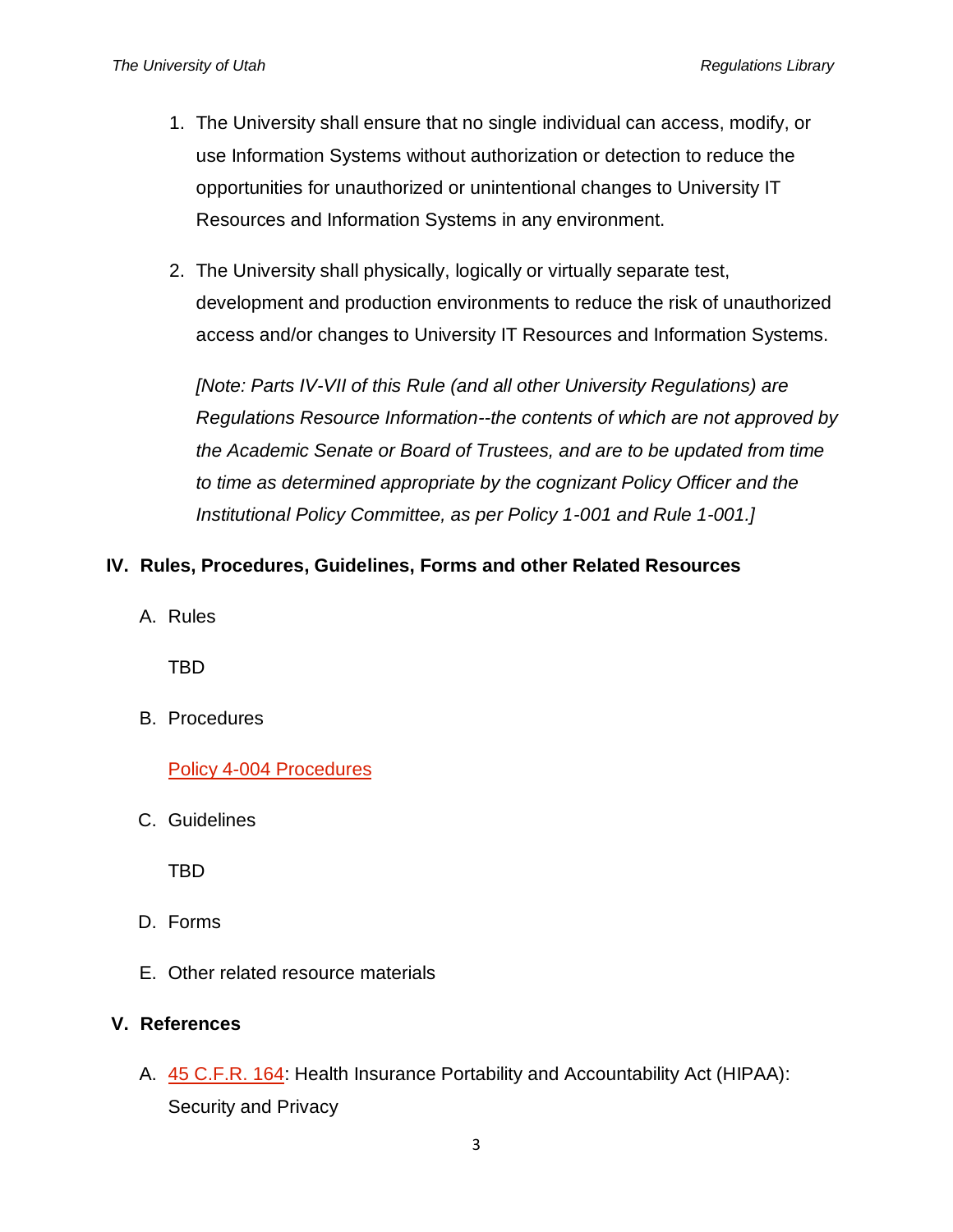- B. [Family Educational Rights and](http://www2.ed.gov/policy/gen/guid/fpco/ferpa/index.html) Privacy Act of 1974 ("FERPA", 20 U.S.C. § 1232g)
- C. [Federal Information Security Management Act of 2002](http://www.dhs.gov/federal-information-security-management-act-fisma) ("FISMA", 44 U.S.C. § 3541)
- D. ISO 27002:2013, Information Technology Security Techniques Code of Practice for Information Security Controls
- E. [NIST 800 Series,](http://csrc.nist.gov/publications/PubsSPs.html) Federal Information Security Standards
- F. [Policy 3-070:](http://regulations.utah.edu/administration/3-070.php) Payment Card Acceptance
- G. [Policy 4-001:](http://regulations.utah.edu/it/4-001.php) University Institutional Data Management
- H. [Policy 4-003:](http://regulations.utah.edu/it/4-003.php) World Wide Web Resources Policy
- I. [Policy 5-111:](http://regulations.utah.edu/human-resources/5-111.php) Disciplinary Actions and Dismissal of Staff Employees
- J. [Policy 6-400:](http://regulations.utah.edu/academics/6-400.php) Code of Student Rights and Responsibilities
- K. [Policy 6-316:](http://regulations.utah.edu/academics/6-316.php) Code of Faculty Rights and Responsibilities
- L. [Pub. 111-5, Division A, Title XIII, Subtitle D:](http://www.hhs.gov/ocr/privacy/hipaa/understanding/coveredentities/hitechact.pdf) Health Information Technology for Economic and Clinical Health Act (HITECH Act)
- M. [Omnibus HIPAA Rule:](http://www.gpo.gov/fdsys/pkg/FR-2013-01-25/pdf/2013-01073.pdf) 45 CFR Parts 160 and 164 Modifications to the HIPAA Privacy, Security, Enforcement, and Breach Notification Rules Under the HITECH Act and the Genetic Information Nondiscrimination Act; Other Modifications to the HIPAA Rules; Final Rule

## **VI. Contacts**

- A. The designated contact Officials for this Policy are:
	- 1. Policy Owner (primary contact person for questions and advice): Chief Information Security Officer, 801-213-3397